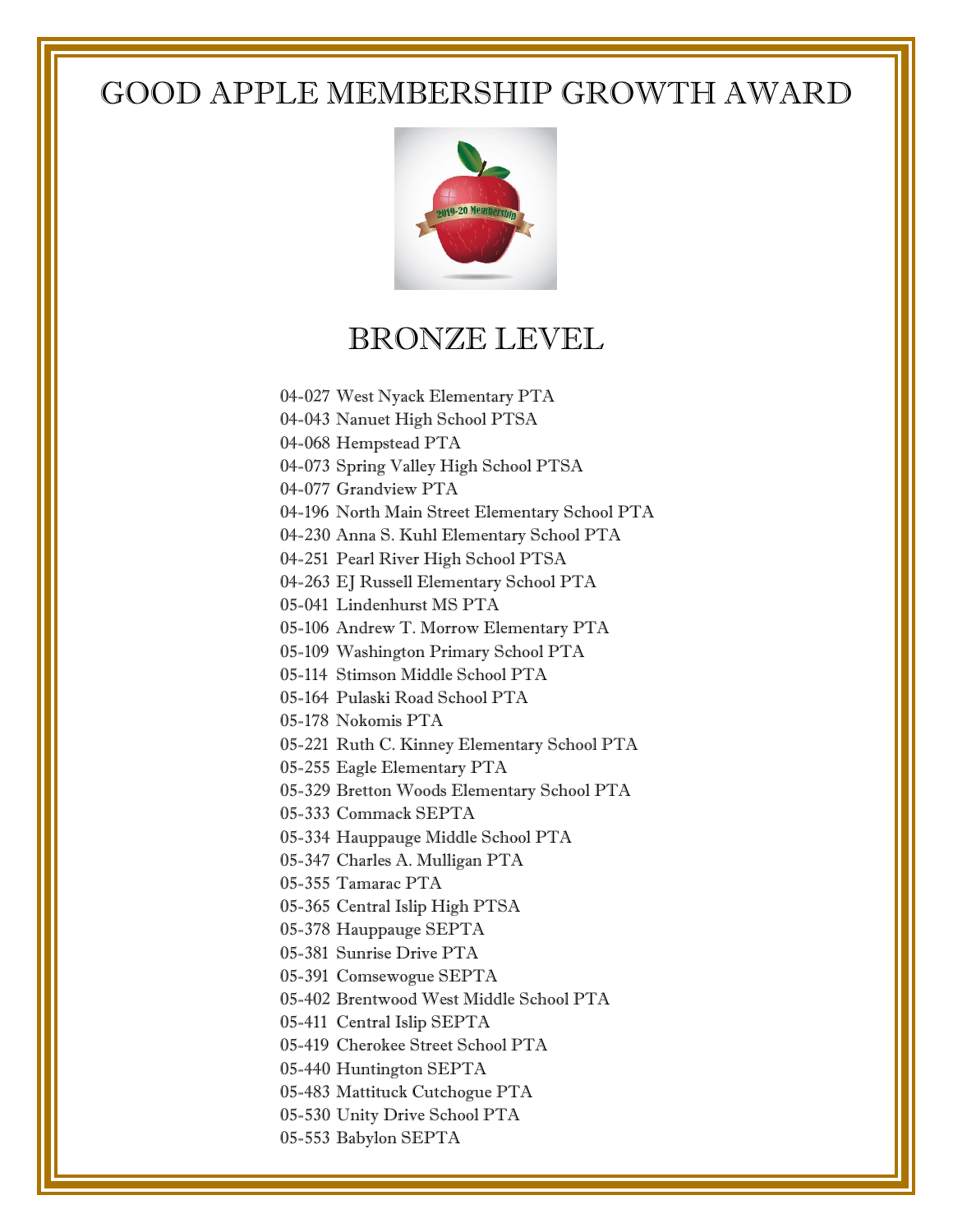

### BRONZE LEVEL (continued)

06-390 Fort Plain Central School PTA

07-199 Honeoye Falls-Lima PTA

07-217 Williamson Central PTSA

07-247 Wheatland Chili PTA

07-271 Fairport HS PTSA

07-290 School #12 PTA

07-298 East Irondequoit Middle School PTSA

07-304 Geneseo Central PTSA

10-035 Rhame Avenue PTA

10-057 Lido Elementary School PTA

10-209 Division Avenue High School PTSA

10-255 Davison Avenue PTA

10-274 Central Memorial PTSA

10-308 Sewanhaka High School PTSA

10-335 New Hyde Park Memorial HS PTSA

10-366 Glen Cove High School PTSA

10-367 Robert M. Finley Middle School PTA

10-374 Hampton Street School PTA

10-491 Lynbrook SEPTA

10-512 John F. Kennedy High School PTA

10-562 Oben Elementary PTA

10-574 Roosevelt PTSA

11-076 Sidway PTA

11-119 Newfane PTSA

11-144 Tonawanda Central PTSA

12-036 Pine Hills Elementary PTA

12-047 Eagle Point Elementary PTA

12-054 Harmony Hill School PTA

12-055 School #18 PTA

12-107 Charlton Heights Elem School PTA

12-168 Kensington Road School PTA

12-170 Glens Falls Middle School PTSA

12-209 Lake Avenue Elementary PTA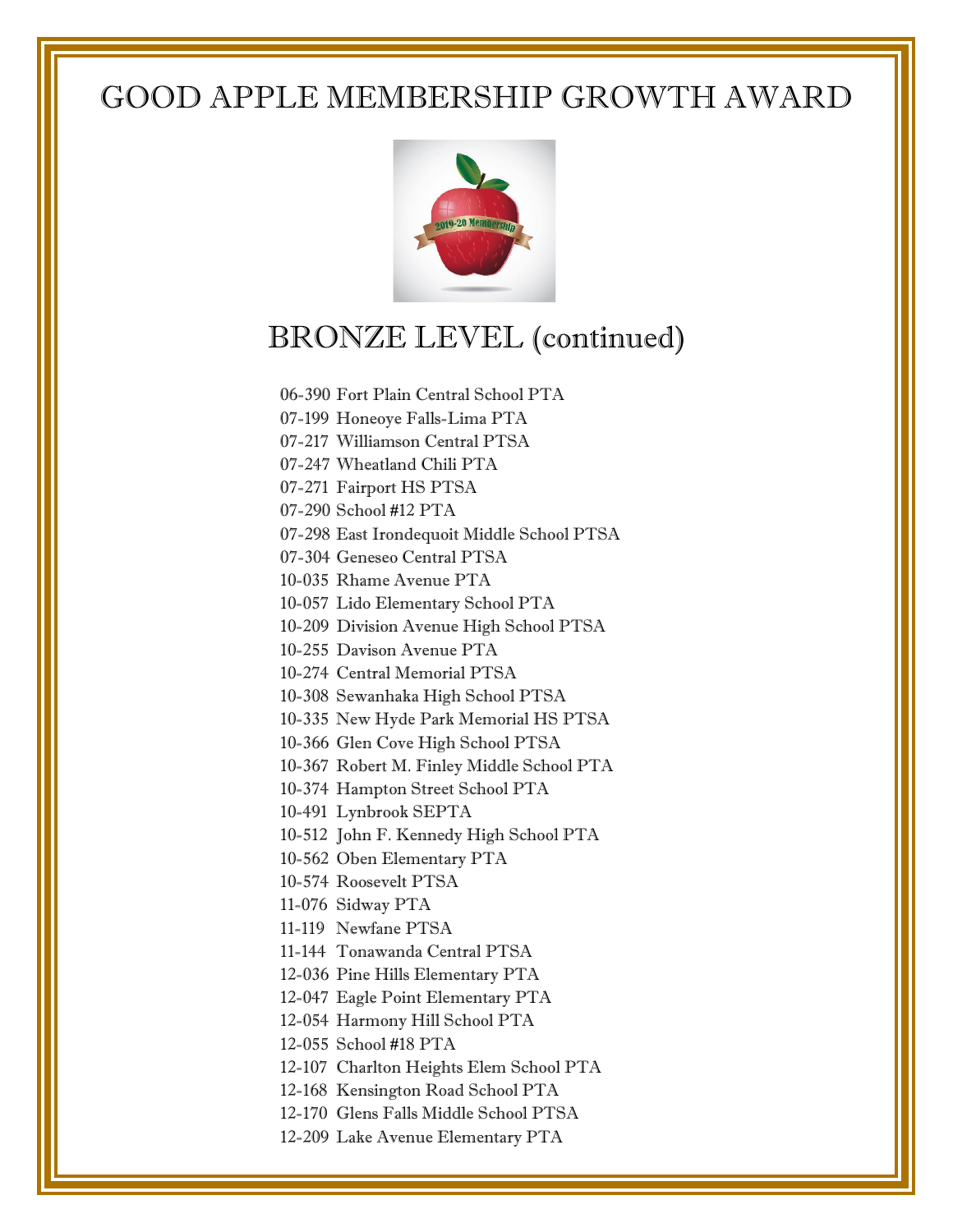

## BRONZE LEVEL (continued)

12-332 A.W. Becker PTA

12-336 Guilderland Elementary School PTA

12-338 Menands School PTA

12-371 Johnstown Elementary PTA

- 12-348 Catskill Elementary PTA
- 14-093 Belle Sherman PTA
- 14-209 Enfield Elementary School PTA

15-061 Donnelly PTA

- 15-076 Thomas J. Watson SR. PTA
- 15-389 West Genesee High School PTSA

17-032 Oak Grove Elementary PTA

17-036 North Park Elementary School PTA

17-063 Spackenkill PTA

17-247 Ralph R. Smith PTA

17-266 New Paltz High School PTSA

17-274 Webutuck PTA

17-318 John Jay High School PTSA

17-320 Roy C. Ketcham High School PTSA

- 18-063 White Plains Middle School PTSA
- 18-105 Carrie E. Tompkins PTA
- 18-174 Mamaroneck High School PTSA
- 18-239 Rebecca Turner Elementary School PTA
- 18-240 Pennington PTA
- 18-259 Yonkers School Nine PTA
- 18-296 Mount Pleasant Elementary PTA
- 18-301 Siwanoy School PTA
- 18-302 Colonial School PTA
- 18-333 Croton-Harmon HS PTSA
- 18-339 Lee F. Jackson PTA
- 18-341 Yorktown SEPTA
- 18-343 Eastchester Middle School PTA
- 18-356 The Family School 32 PTA